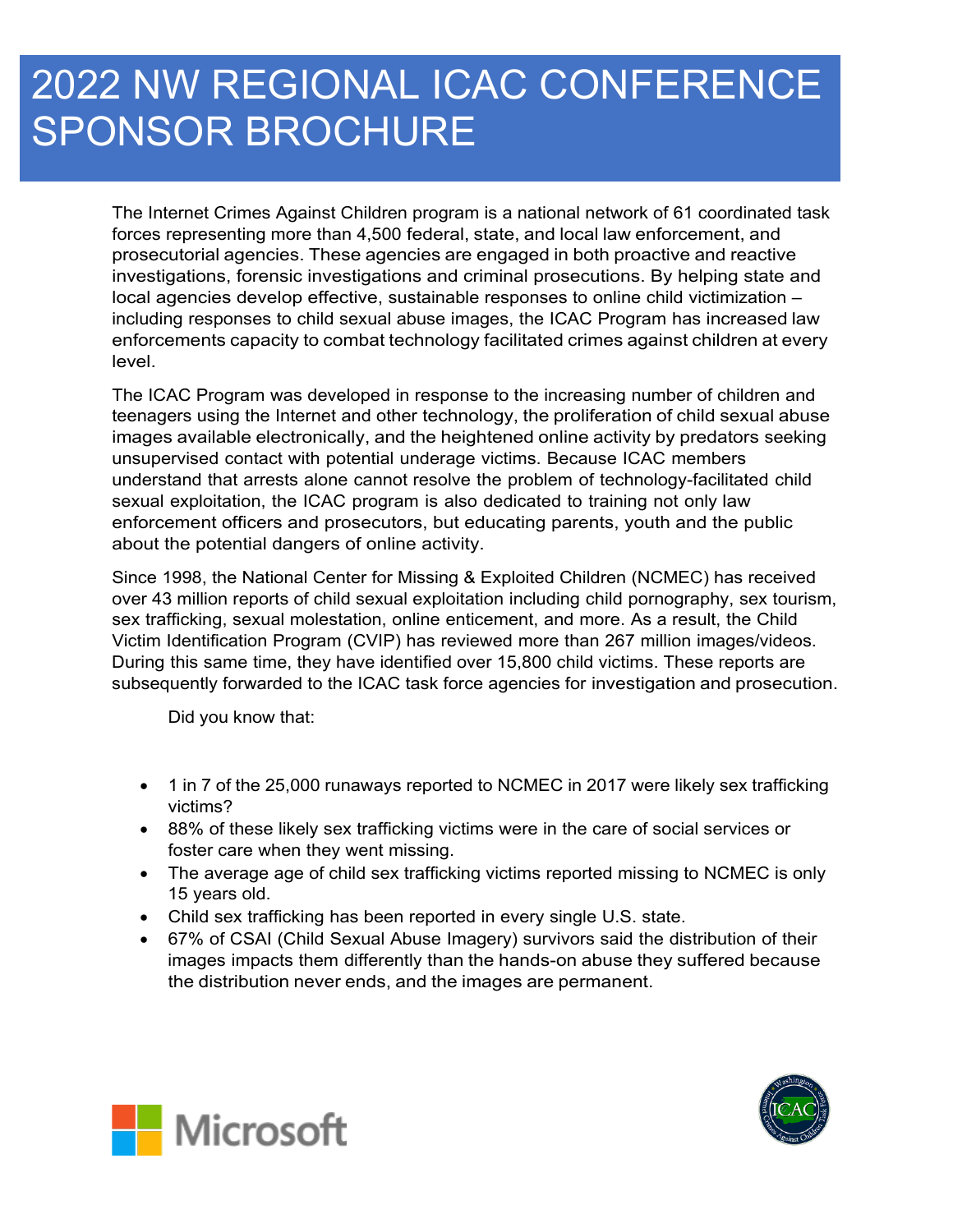# 2022 NW REGIONAL ICAC CONFERENCE SPONSOR BROCHURE

Sponsorship at the 2022 NW Regional ICAC Conference provides an opportunity for your organization to help support the increasingly critical information exchange, training, education, best practices, and case studies among those investigators, prosecutors and digital forensic examiners who are working tirelessly within their communities. The ICAC community ispleased to partner with other law enforcement, prosecutorial, academia and industry experts in the companion fields of Human Trafficking, Vice, and Sexual Assault Units. These partners share the same commitment and investigative challenges in the fight against child sexual exploitation, trafficking, and other forms of sexual abuse. Your sponsorship will help bring together these committed groups of professionals, many of whom would be otherwise unable to attend and partner in thismost vulnerable area of our communities.

A continuing relationship between the public and private sector is essential in our global fight to protect our children andother vulnerable populations. The Washington State ICAC Task Force is honored to continue working side by side with Microsoft to bring you this conference. We would also like to recognize the Seattle Police Foundation for the addition of their partnership in 2022. We look forward to collaborating with more partners to provide financial support in critical areas of education, investigation and prosecution. Your commitment towards the mission and critical support of this conference isnecessary to develop the essential public/private relationships that impact the children in all our communities.

#### **Reference Links:**

ICAC Task Force

NCMEC (National Center for Missing & Exploited Children)

Seattle Police Department ICAC Unit